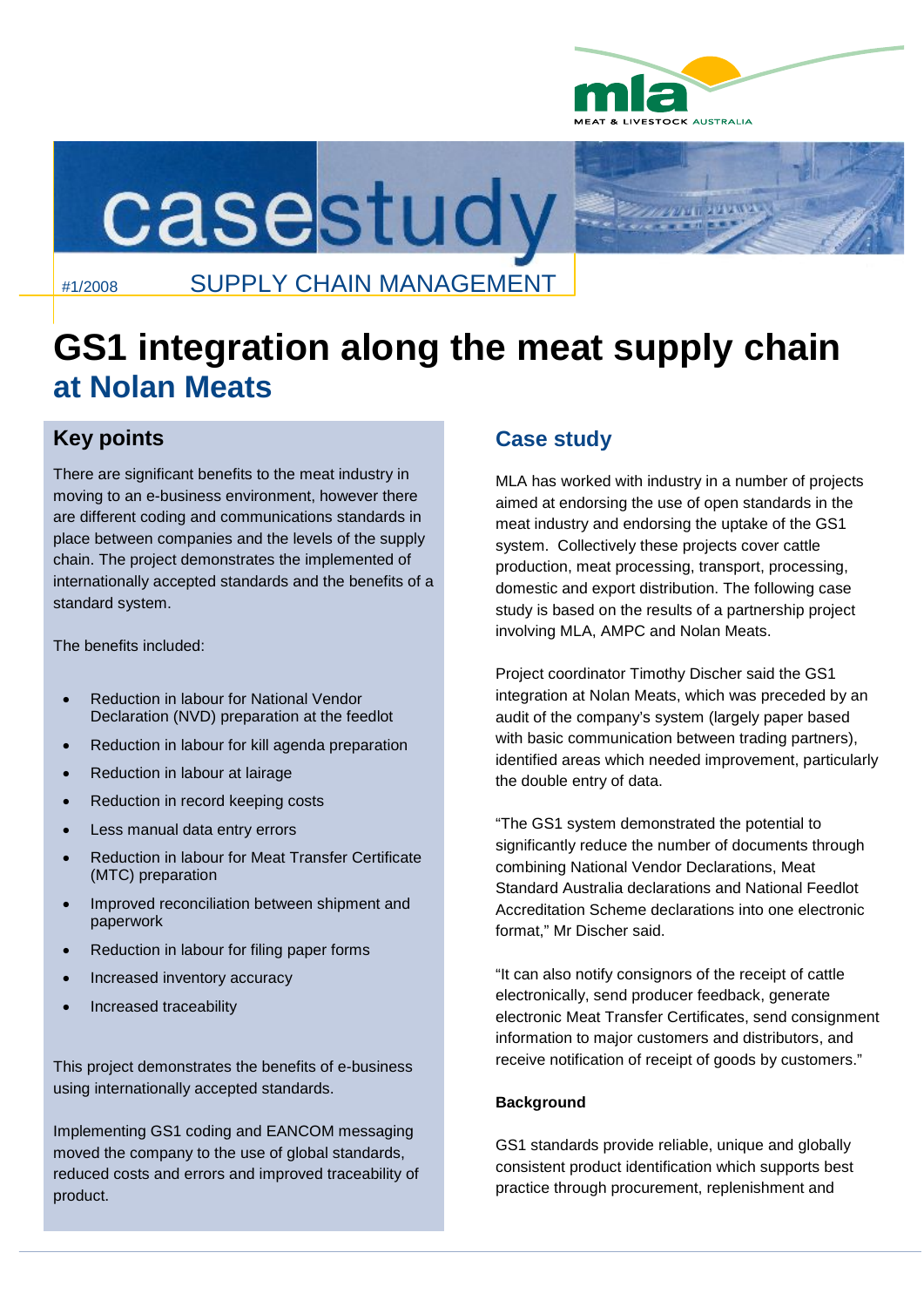logistics, reduces supply chain costs and improves traceability.

The benefits derived include the timely arrival of accurate data, standard descriptions and numbering between organisations, reduction in data input errors and the reduction in the use of paperwork and forms.

#### **Description of Project**

This e-business project allows a number of scenarios in the e-business model to be implemented. Nolan's is to a certain extent an integrated operation with the company owning feedlots, a processing plant and off site cold storage.

To carry out the project Nolan's needed to implement GS1 coding and implement EANCOM compliant messaging systems both within its own operations as well as with its business associates, to provide a fully compliant GS1 system. The project was based on three linked stages:

- A review of the company's systems and determination of benchmarks
- The implementation of existing systems and equipment to use GS1 compliant numbering systems
- The implementation of EANCOM compliant messaging systems

#### **Installation and Evaluation**

An audit of the present systems identified areas which needed improvement particularly in the double entry of data.

As part of the process the time and costs that would be saved at each data point were identified to give a framework to the expected improvements that may be expected using the GS1 system.

It was identified that the new barcodes would be significantly larger than the existing non-GS1 bar codes and that the new and old codes would need to co-exist in the system for a period of time necessitating the need for equipment and data systems to be able to handle both codes simultaneously. Consequently a number of issues needed to be addressed:

 Labels needed to be redesigned to provide for the larger bar code

- New labels would be required for both slaughter floor (hanging labels) and boning room (carton labels)
- New GS1 suitable product codes needed to be determined
- Software needed to be modified and upgraded to handle the new codes and the co-existence of the original and new codes
- New printers required to print the new labels
- Staff training in the new systems and codes would be required to ensure a smooth implementation.

The change in the bar codes on the labels was significant. The new GS1 bar codes had 44 numbers compared with the 16 numbers requiring finer lines to fit onto the labels. There was some concern it would be difficult to read the codes without error in the same time as the old bar codes. On this basis the barcodes were made wider, new printers installed and an extensive program of testing undertaken.

With the new GS1 bar codes, systems and labels in place the company was ready to move on to implementing EANCOM systems for messaging and communicating between systems on different sites and with other companies.

The ultimate goal of the new system was to allow Nolan Meats to replace the paper based system with a wholly electronic system and to do this a number of the documents needed to be redesigned to fit the new systems and provide traceability for the product through the supply chain.

Typically the paper based system was as shown below.



With the implementation of electronic messaging at Nolans the flow of information is much faster, allowing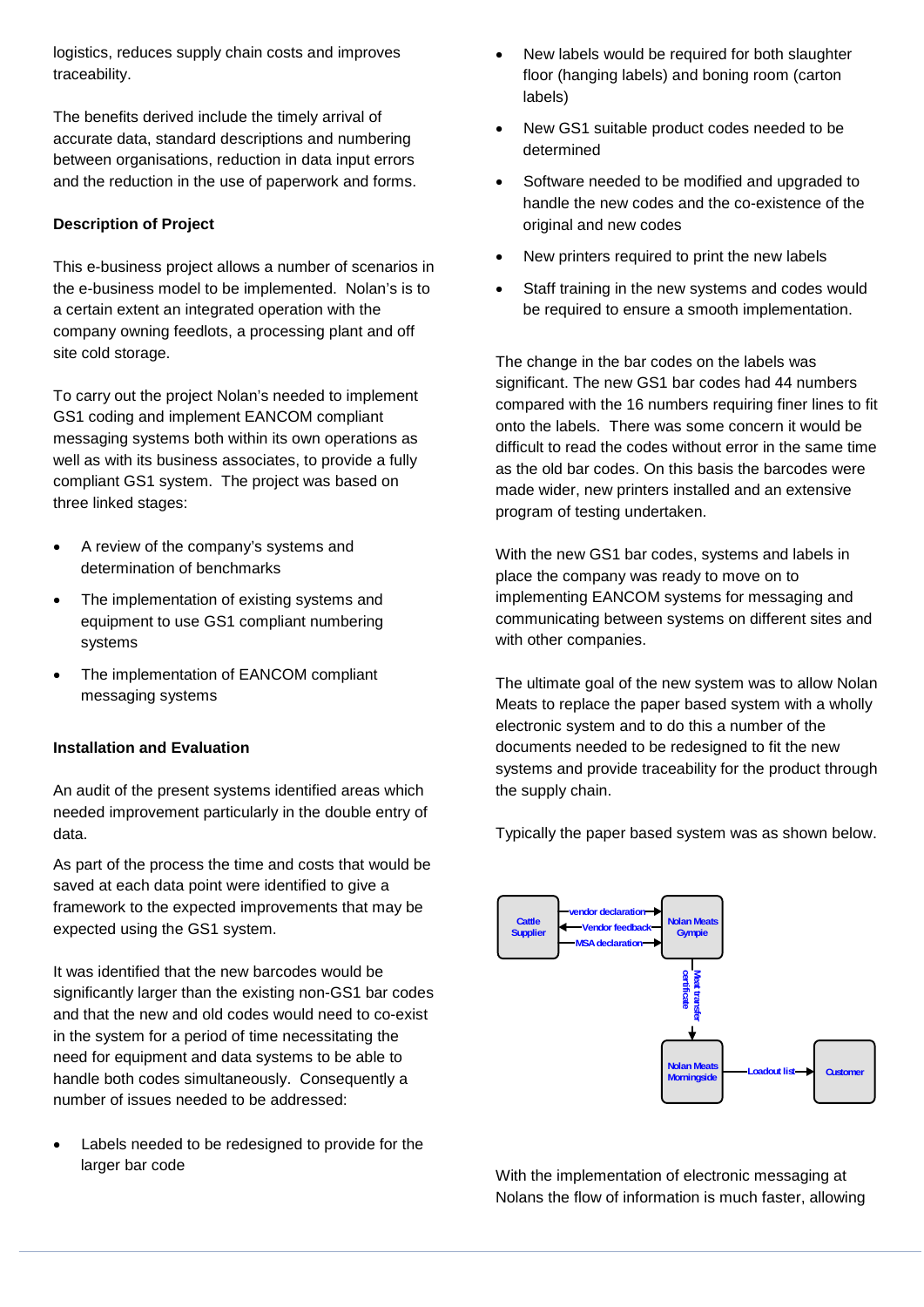data to be sent ahead of loads and removing double data entry from the supply chain.

Typically the new data links are as shown below.



#### **Results**

Cattle Dispatch & Receiving (for 100 head of cattle)

#### **Summary**

The implementation of GS1 coding systems and bar codes along with EANCOM messaging systems provides Nolan Meats with a globally recognised system of coding products while reducing operating cost by reducing labour and eliminating paper documents. This improved the accuracy and timeliness of data internally and with its interaction with suppliers and customers.

The EANCOM messaging system is based on simple email systems giving it a simple and universal interface while requiring very little bandwidth making suitable for communication with producers on dial-up lines.

|                                                                                                                         | <b>Time Spent</b>                     |                                       | \$    |
|-------------------------------------------------------------------------------------------------------------------------|---------------------------------------|---------------------------------------|-------|
| Task                                                                                                                    | <b>Without GS1</b>                    | <b>Actual With GS1</b>                | Saved |
| 1. Record induction of cattle with<br>weights, vendor's NVDs, market<br>access and drugs used for individual<br>animals | $(100 \times 40 \text{ sec})$ 67 Mins | $(100 \times 30 \text{ sec})$ 50 Mins | \$20  |
| 2. Produce waybill, NVD, MSA, NFAS<br>Declarations. Records kept & filed<br>for required period                         | 20 Mins (per lot)                     | 5 Mins (per lot)                      | \$5   |
| 3. Reconcile load and acknowledge<br>receipt                                                                            | 10 Mins (per lot)                     | 5 Mins (per lot)                      | \$5   |

#### Transferring Between Abattoir and Coldstore (for 672 cartons)

|                                        | <b>Associated Cost</b>      |                             | \$    |
|----------------------------------------|-----------------------------|-----------------------------|-------|
| Task                                   | <b>Without GS1</b>          | <b>Actual With GS1</b>      | Saved |
| 1. Scan cartons to truck from Abattoir | $(672 \times 0.12)$ \$80.64 | $(672 \times 0.12)$ \$80.64 | \$0   |
| 2. Prepare MTC for Coldstore           | \$5                         | \$2                         | \$3   |
| 3. Scan cartons into Coldstore         | $(672 \times 0.12)$ \$80.64 | $(672 \times 0.12)$ \$80.64 | \$0   |
| 4. Complete MTC and return to Abattoir | \$5                         | \$0                         | \$5   |
| 5. Reconcile MTC and File              | \$5                         | \$2                         | \$3   |

For more information on utilising the GS1 system along the red meat supply chain please refer to the following documents available from MLA:

*Guide to Information Standards – Numbering, bar coding and eMessaging for the Australian Read Meat Industry*

*Australian Red Meat Industry Technical Fact Sheet – Variable Weight Carcase Label*

*Australian Red Meat Industry Technical Fact Sheet – Variable Weight Carton Label*

*Australian Red Meat Industry Technical Fact Sheet – Pallet Label*

- *Australian Red Meat Industry Technical Fact Sheet the electronic Meat Transfer Certificate (eMTC)*
- *Australian Red Meat Industry Technical Fact Sheet the electronic Messaging for Cattle and Sheep National Vendor Declaration (eDEC) System*
- *Australian Red Meat Industry supply chain information standards projects example cost benefits*